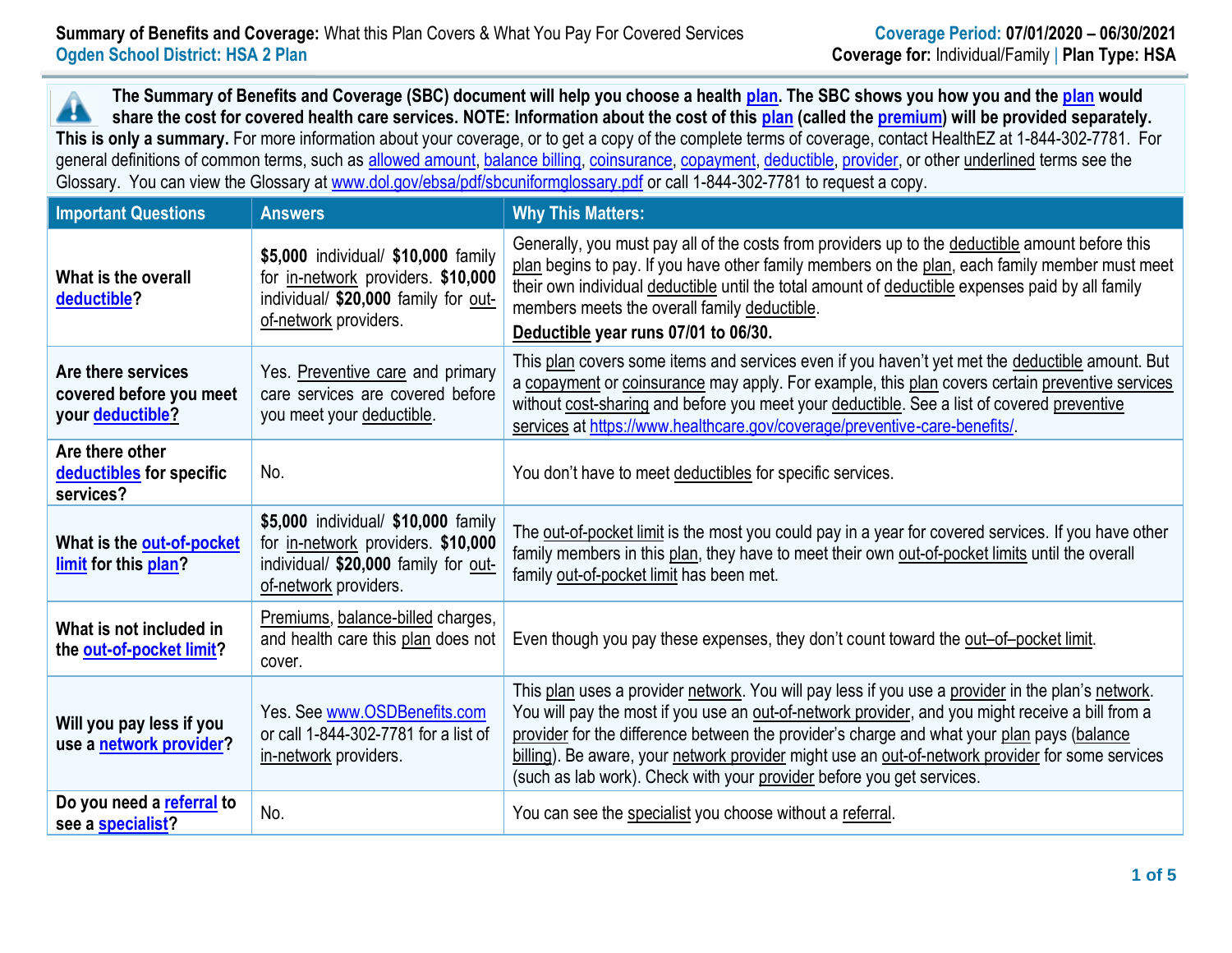

All **[copayment](https://www.healthcare.gov/sbc-glossary/#copayment)** and **[coinsurance](https://www.healthcare.gov/sbc-glossary/#coinsurance)** costs shown in this chart are after your **[deductible](https://www.healthcare.gov/sbc-glossary/#deductible)** has been met, if a **[deductible](https://www.healthcare.gov/sbc-glossary/#deductible)** applies.

| <b>Common</b>                                                                     | <b>Services You May Need</b>                        |                                                     | <b>What You Will Pay</b>                                  | Limitations, Exceptions, & Other Important                                                                                                                         |  |
|-----------------------------------------------------------------------------------|-----------------------------------------------------|-----------------------------------------------------|-----------------------------------------------------------|--------------------------------------------------------------------------------------------------------------------------------------------------------------------|--|
| <b>Medical Event</b>                                                              |                                                     | <b>Network Provider</b><br>(You will pay the least) | <b>Out-of-Network Provider</b><br>(You will pay the most) | <b>Information</b>                                                                                                                                                 |  |
| If you visit a health<br>care provider's office<br>or clinic                      | Primary care visit to treat an<br>injury or illness | 0% Coinsurance                                      | 50% Coinsurance                                           | None                                                                                                                                                               |  |
|                                                                                   | <b>Specialist visit</b>                             | 0% Coinsurance                                      | 50% Coinsurance                                           | Chiropractic Services: 20 visit limit per year.                                                                                                                    |  |
|                                                                                   | Preventive care/screening/<br>immunization          | No charge                                           | <b>Not Covered</b>                                        | You may have to pay for services that aren't<br>preventive. Ask your provider if the services<br>needed are preventive. Then check what your<br>plan will pay for. |  |
| If you have a test                                                                | Diagnostic test (x-ray, blood<br>work)              | 0% Coinsurance                                      | 50% Coinsurance                                           | None                                                                                                                                                               |  |
|                                                                                   | Imaging (CT/PET scans, MRIs)                        | 0% Coinsurance                                      | 50% Coinsurance                                           | None                                                                                                                                                               |  |
| If you need drugs to                                                              | Generic drugs                                       | Retail & Mail Order: 0% Coinsurance                 |                                                           |                                                                                                                                                                    |  |
| treat your illness or<br>condition<br>More information about<br>prescription drug | Preferred brand drugs                               |                                                     | Retail & Mail Order: 0% Coinsurance                       | Retail and mail order available up to 90-day<br>supply.                                                                                                            |  |
|                                                                                   | Non-preferred brand drugs                           |                                                     | Retail & Mail Order: 0% Coinsurance                       |                                                                                                                                                                    |  |
| coverage is available at<br>www.OSDBenefits.com                                   | <b>Specialty drugs</b>                              | Retail & Mail Order: 0% Coinsurance                 |                                                           | Retail and mail order available up to 30-day<br>supply.                                                                                                            |  |
| If you have outpatient<br>surgery                                                 | Facility fee (e.g., ambulatory<br>surgery center)   | 0% Coinsurance                                      | 50% Coinsurance                                           | Preauthorization required for procedures<br>performed outside of a physician's office.                                                                             |  |
|                                                                                   | Physician/Surgeon Fees                              | 0% Coinsurance                                      | 50% Coinsurance                                           |                                                                                                                                                                    |  |
| If you need immediate<br>medical attention                                        | <b>Emergency room care</b>                          | 0% Coinsurance                                      | 50% Coinsurance                                           | True emergency covered at in-network level                                                                                                                         |  |
|                                                                                   | <b>Emergency medical</b><br>transportation          | 0% Coinsurance                                      | 50% Coinsurance                                           | True emergency covered at in-network level                                                                                                                         |  |
|                                                                                   | <b>Urgent care</b>                                  | 0% Coinsurance                                      | 50% Coinsurance                                           | None                                                                                                                                                               |  |
| If you have a hospital<br>stay                                                    | Facility fee (e.g., hospital room)                  | 0% Coinsurance                                      | 50% Coinsurance                                           | <b>Preauthorization</b> required                                                                                                                                   |  |
|                                                                                   | Physician/surgeon fees                              | 0% Coinsurance                                      | 50% Coinsurance                                           | None                                                                                                                                                               |  |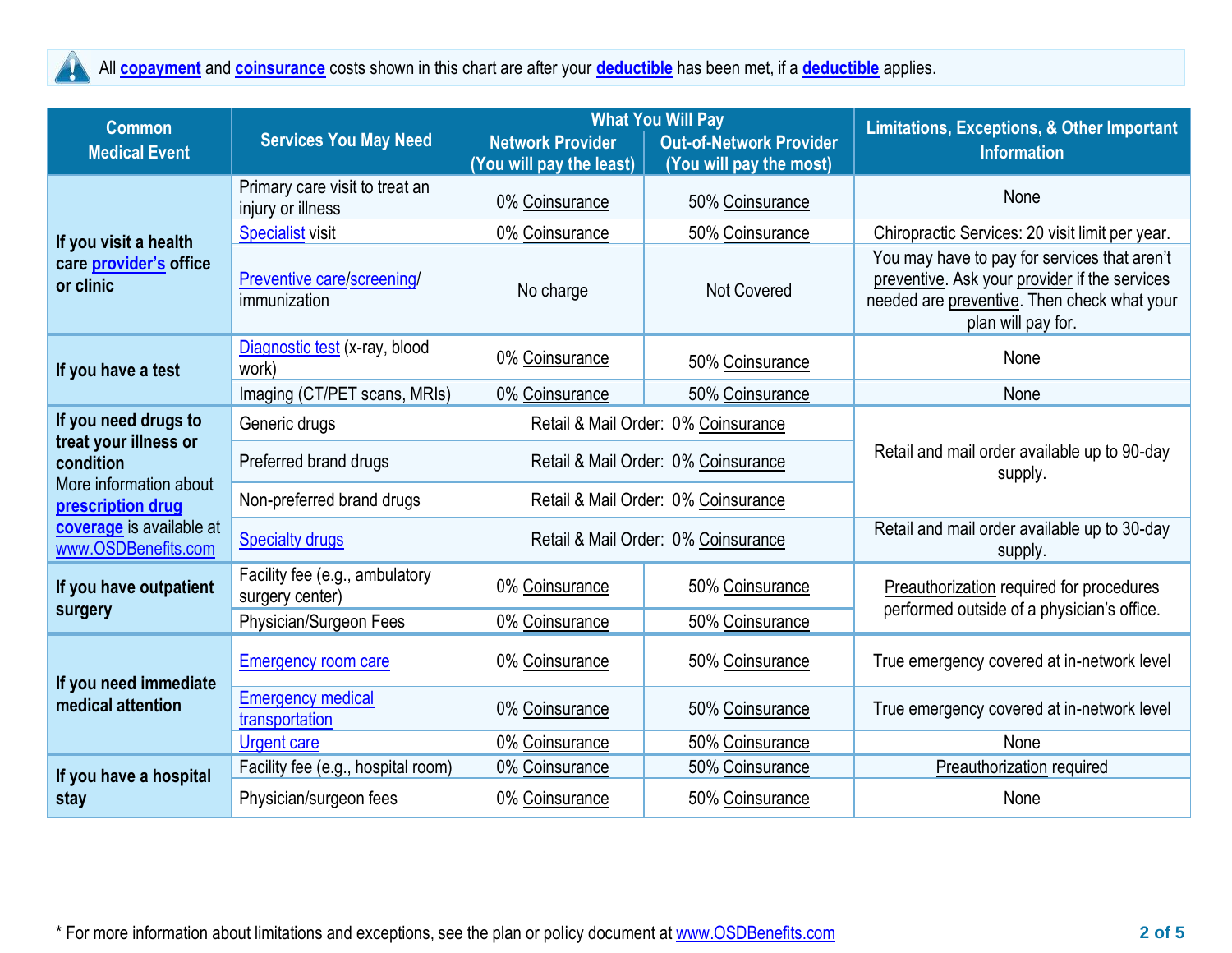| <b>Common</b>                                                                                                                                    | <b>Services You May Need</b>                 | <b>What You Will Pay</b>                            |                                | <b>Limitations, Exceptions, &amp; Other Important</b>                                                                                                   |  |  |  |
|--------------------------------------------------------------------------------------------------------------------------------------------------|----------------------------------------------|-----------------------------------------------------|--------------------------------|---------------------------------------------------------------------------------------------------------------------------------------------------------|--|--|--|
| <b>Medical Event</b>                                                                                                                             |                                              | <b>Network Provider</b><br>(You will pay the least) | <b>Out-of-Network Provider</b> | <b>Information</b>                                                                                                                                      |  |  |  |
| If you need mental                                                                                                                               |                                              |                                                     | (You will pay the most)        |                                                                                                                                                         |  |  |  |
| health, behavioral<br>health, or substance<br>abuse services                                                                                     | <b>Outpatient services</b>                   | 0% Coinsurance                                      | 50% Coinsurance                | None                                                                                                                                                    |  |  |  |
|                                                                                                                                                  | Inpatient services                           | 0% Coinsurance                                      | 50% Coinsurance                | <b>Preauthorization required</b>                                                                                                                        |  |  |  |
| If you are pregnant                                                                                                                              | Office visits                                | No Charge                                           | 50% Coinsurance                | Cost sharing does not apply to certain                                                                                                                  |  |  |  |
|                                                                                                                                                  | Childbirth/delivery professional<br>services | 0% Coinsurance                                      | 50% Coinsurance                | preventive services. Depending on the type of<br>services, coinsurance may apply. Maternity                                                             |  |  |  |
|                                                                                                                                                  | Childbirth/delivery facility<br>services     | 0% Coinsurance                                      | 50% Coinsurance                | care may include tests and services described<br>elsewhere in the SBC (i.e. ultrasound).                                                                |  |  |  |
|                                                                                                                                                  | Home health care                             | 0% Coinsurance                                      | 50% Coinsurance                | Preauthorization required                                                                                                                               |  |  |  |
|                                                                                                                                                  | <b>Rehabilitation services</b>               | 0% Coinsurance                                      | 50% Coinsurance                | 40 visit combined limit per year.                                                                                                                       |  |  |  |
| If you need help<br>recovering or have<br>other special health<br>needs                                                                          | <b>Habilitation services</b>                 | 0% Coinsurance                                      | 50% Coinsurance                | Preauthorization required for occupational or<br>speech therapy.<br>Preauthorization required for physical therapy<br>visits in excess of annual limit. |  |  |  |
|                                                                                                                                                  | Skilled nursing care                         | 0% Coinsurance                                      | 50% Coinsurance                | Preauthorization required<br>60-day limit per year.                                                                                                     |  |  |  |
|                                                                                                                                                  | Durable medical equipment                    | 0% Coinsurance                                      | 50% Coinsurance                | None                                                                                                                                                    |  |  |  |
|                                                                                                                                                  | <b>Hospice services</b>                      | 0% Coinsurance                                      | 50% Coinsurance                | None                                                                                                                                                    |  |  |  |
| If your child needs                                                                                                                              | Children's eye exam                          | No Charge                                           | Not Covered                    | Limit of 1 routine exam per year.                                                                                                                       |  |  |  |
| dental or eye care                                                                                                                               | Children's glasses                           | Not Covered                                         | Not Covered                    | None                                                                                                                                                    |  |  |  |
|                                                                                                                                                  | Children's dental check-up                   | Not Covered                                         | Not Covered                    | None                                                                                                                                                    |  |  |  |
| <b>Excluded Services &amp; Other Covered Services:</b>                                                                                           |                                              |                                                     |                                |                                                                                                                                                         |  |  |  |
| Services Your Plan Generally Does NOT Cover (Check your policy or plan document for more information and a list of any other excluded services.) |                                              |                                                     |                                |                                                                                                                                                         |  |  |  |
| Cosmetic surgery                                                                                                                                 |                                              | Hearing Aids                                        |                                | Long-term care                                                                                                                                          |  |  |  |
| Weight loss programs                                                                                                                             |                                              | <b>Bariatric Surgery</b>                            |                                | Non-emergency care when traveling outside<br>the U.S.                                                                                                   |  |  |  |
| Other Covered Services (Limitations may apply to these services. This isn't a complete list. Please see your plan document.)                     |                                              |                                                     |                                |                                                                                                                                                         |  |  |  |
| Infertility Treatment (correction of<br>$\bullet$                                                                                                |                                              | Emergency care when traveling outside the           |                                |                                                                                                                                                         |  |  |  |
| physiological abnormalities)                                                                                                                     |                                              | Private Duty Nursing (inpatient only)<br>U.S.       |                                |                                                                                                                                                         |  |  |  |
| Routine Eye Care<br>$\bullet$                                                                                                                    |                                              | Chiropractic Care                                   |                                |                                                                                                                                                         |  |  |  |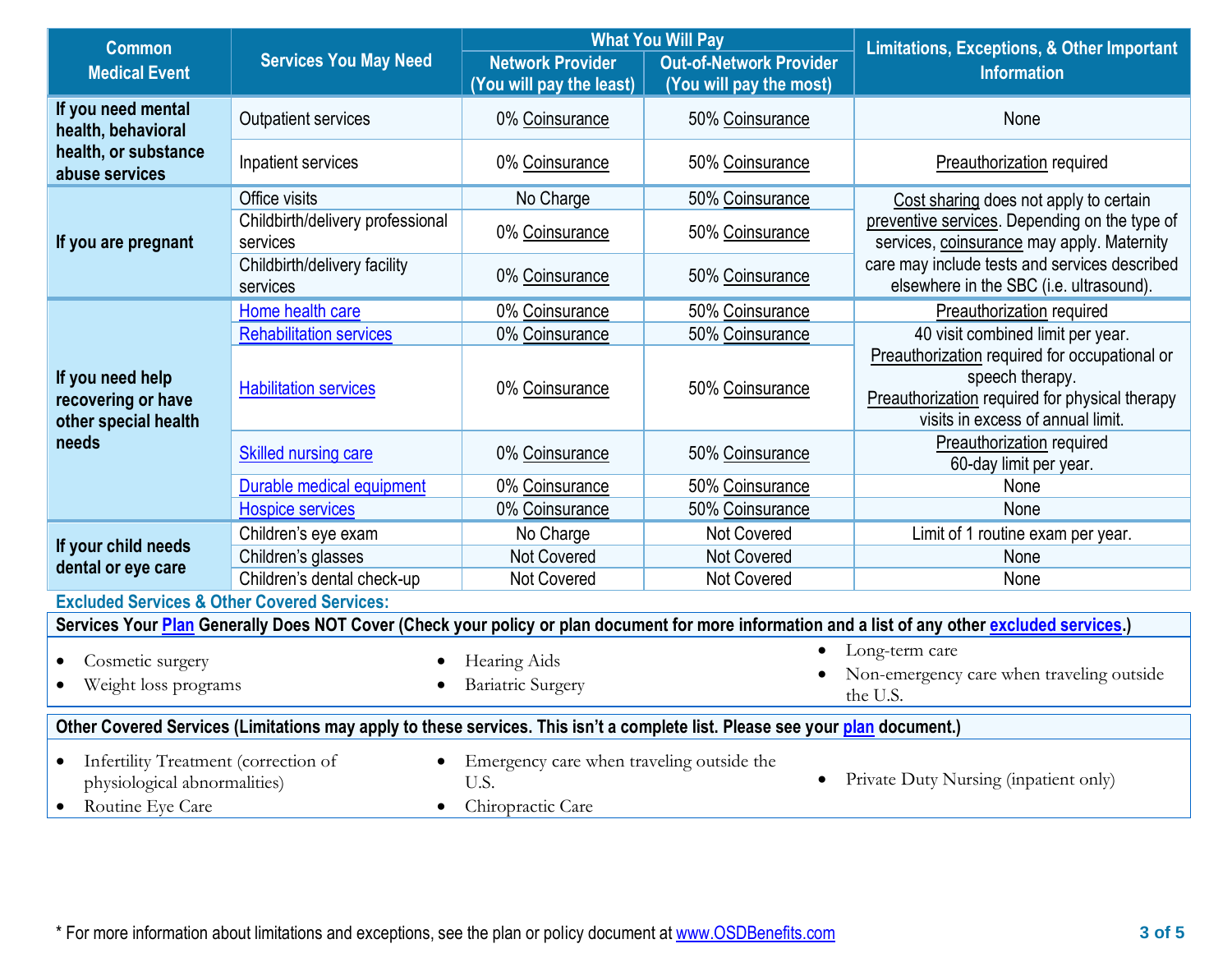Your Rights to Continue Coverage: There are agencies that can help if you want to continue your coverage after it ends. For more information on your rights to continue coverage, contact the plan at 1-844-302-7781. You may also contact the Department of Labor's Employee Benefits Security Administration at 1-866-444- EBSA (3272) or [www.dol.gov/ebsa/healthreform,](http://www.dol.gov/ebsa/healthreform) your state insurance department, or the U.S. Department of Health and Human Services at 1-877-267-2323 x61565 or [www.cciio.cms.gov.](http://www.cciio.cms.gov/) Other coverage options may be available to you too, including buying individual insurance coverage through the Health Insurance Marketplace. For more information about the Marketplace, visi[t www.HealthCare.gov](http://www.healthcare.gov/) or call 1-800-318-2596.

Your Grievance and Appeals Rights: There are agencies that can help if you have a complaint against your plan for a denial of a claim. This complaint is called a grievance or appeal. For more information about your rights, look at the explanation of benefits you will receive for that medical claim. Your plan documents also provide complete information to submit a claim, appeal, or a grievance for any reason to your plan. For more information about your rights, this notice, or assistance, contact: HealthEZ at 1-844-302-7781 or the Department of Labor's Employee Benefits Security Administration at 1-866-444-3272 or [www.dol.gov/ebsa/healthreform.](http://www.dol.gov/ebsa/healthreform)

## **Does this plan provide Minimum Essential Coverage? Yes**

If you don't have [Minimum Essential Coverage](https://www.healthcare.gov/sbc-glossary/#minimum-essential-coverage) for a month, you'll have to make a payment when you file your tax return unless you qualify for an exemption from the requirement that you have health coverage for that month.

## **Does this plan meet the Minimum Value Standards? Yes**

If your [plan](https://www.healthcare.gov/sbc-glossary/#plan) doesn't meet the [Minimum Value Standards,](https://www.healthcare.gov/sbc-glossary/#minimum-value-standard) you may be eligible for a [premium tax credit](https://www.healthcare.gov/sbc-glossary/#premium-tax-credits) to help you pay for a plan through the [Marketplace.](https://www.healthcare.gov/sbc-glossary/#marketplace)

## **Language Access Services:**

[Spanish (Español): Para obtener asistencia en Español, llame al 1-844-302-7781 [Tagalog (Tagalog): Kung kailangan ninyo ang tulong sa Tagalog tumawag sa 1-844-302-7781 [Chinese (中文): 如果需要中文的帮助,请拨打这个号码 1-844-302-7781 [Navajo (Dine): Dinek'ehgo shika at'ohwol ninisingo, kwiijigo holne' 1-844-302-7781

––––––––––––––––––––––*To see examples of how this plan might cover costs for a sample medical situation, see the next section.–––––––––––*–––––––––––